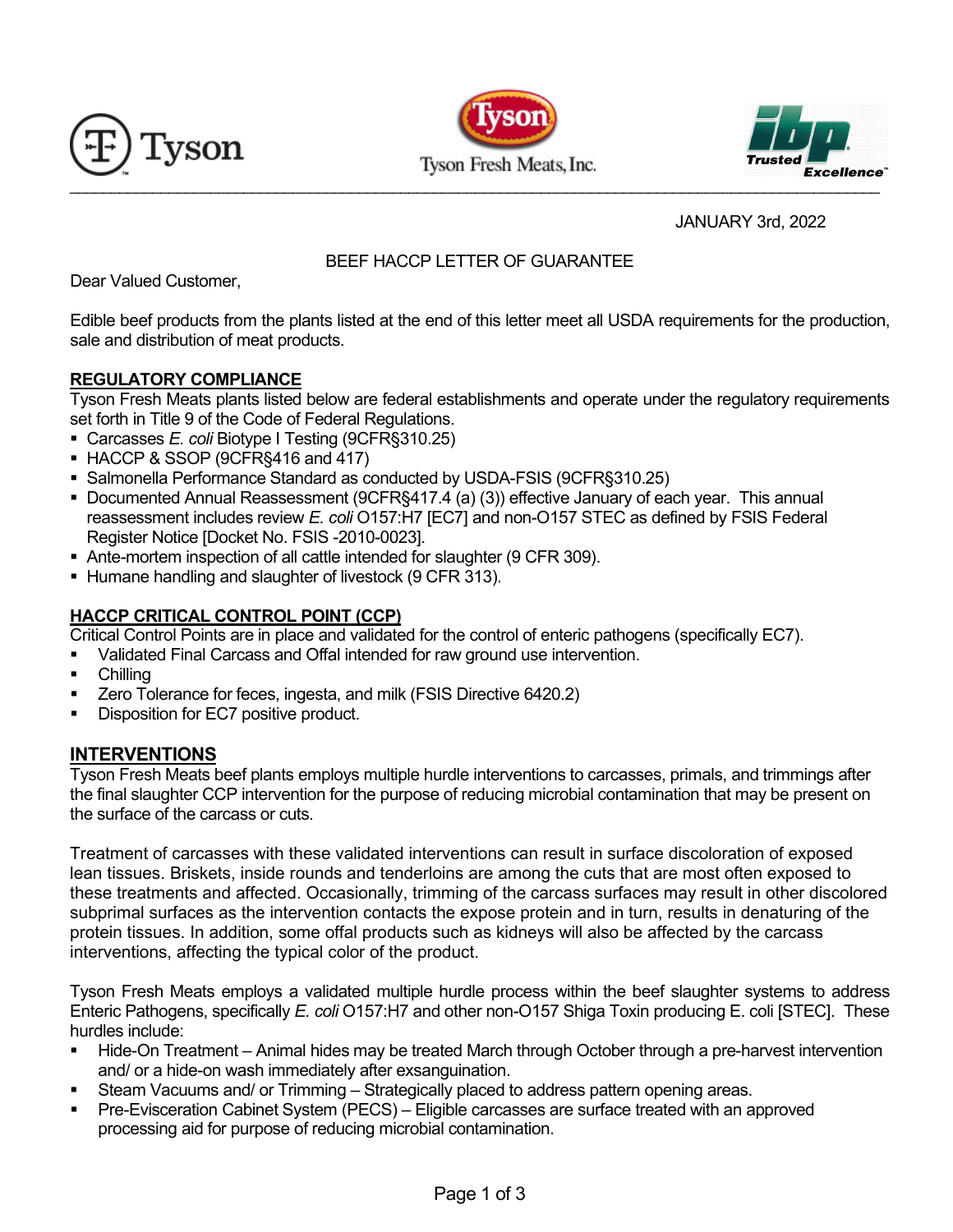- Carcass Interventions After FSIS final inspection, carcasses are treated with one or more pathogen reduction interventions which are demonstrated effective in reducing microbial contamination, which is considered as a Critical Control Point [CCP] of the slaughter system.
- Carcass Spray Chill- Following carcass interventions, carcasses are treated with a processing aid during the spray chill process.
- Offal Intervention Offal products intended for raw ground beef are treated with one or more processing aids which are demonstrated effective in reducing surface microbial contamination, which is considered as a Critical Control Point [CCP] of the slaughter system.
- Primal & Trim Treatment Primals and trimmings are treated with an approved processing aid during the carcass disassembly process and prior to packaging.

Under USDA- FSIS rules, 'processing aids' are considered Generally Recognized As Safe [GRAS] by the FDA, and do not have to be included in the products ingredient statement on the label. Processing Aids fall under approvals listed in FSIS Notice 7120.1 (http://www.fsis.usda.gov/Regulations & Policies/7000 Series-Processed Products/index.asp). Additionally, being listed in FSIS Notice 7120.1 means that there is efficacy data submitted to USDA that supports its' use for pathogen reduction when used as described in the approval.

## **STEC TESTING & ANALYSIS (FOR ALL PRODUCTS INTENDED FOR RAW GROUND USE)**

- Sampling: Tyson N60 Prerequisite Program requires a minimum of 60 pieces per lot collected per the outlined methods [or equivalent] within the August 2014 FSIS *Compliance Guideline for Establishments Sampling Beef Trimmings for Shiga Toxin-Producing Escherichia coli [STEC] Organisms or Virulence Markers*. Tyson Fresh Meats plants employ N60 surface excision or sampling via the IEH N60 Plus™ sampling device or via the Manual Sampling Device (MSD).
- Analysis: The entire sample is analyzed via PCR or equivalent laboratory method. Laboratory methods are validated to meet USDA criteria (≥ 98% Sensitivity and ≥ 90% Specificity).
- Verification of STEC lab methods are routinely performed at each Tyson Fresh Meats Laboratory in conjunction with the American Proficiency Institute Microbiological Performance Evaluation Program.
- Tyson Fresh Meats Laboratories have been audited and certified per ISO 17025 standards.
- Combo: Tested per customer order with an individualized COA to that specific product.
- Boxed Trim & Offal: All tested trim and offal items are labeled with a product code ending in "T". A labeling information sheet is provided on our website (link at bottom of this letter).
- Ground Beef All ground beef produced by Tyson Fresh Meats [IBP] is derived from trimmings tested negative for *E. coli* O157:H7 under the Tyson N60 [or equivalent] program. A '*Tested Negative*' statement is printed on the Bill of Lading for each order of ground beef.
- Tyson Fresh Meats utilizes a formal risk assessment program that evaluates specific investigatory findings from the 'on-site' investigation immediately following a High Event Period [HEP].
- STEC Verification Testing is conducted at a monthly frequency April through September with a quarterly frequency October through December. This verification sampling includes analysis for *E. coli* O157:H7, O26, O45, O103, O111, O121 and O145.
- External sources of raw material must meet or exceed Tyson Foods, Inc. supplier requirements for STEC sampling and analysis.

## **3rd PARTY AUDIT**

Tyson Fresh Meats is audited on an annual basis by an independent 3<sup>rd</sup> Party standard. This audit encompasses food safety, regulatory compliance, STEC best practices and good manufacturing practices. GFSI Certifications provided for all processing / grinding plants (link at bottom of this letter). GFSI certification is achieved after successfully completing the certification audit and completion of 100% of corrective actions identified by the independent auditor.

## **Non-O157 STEC System**

Producing the safest food possible is Tyson's primary goal. Tyson Fresh Meats [TFM] has reviewed our existing food safety systems, assessed our HACCP programs, and along with published scientific research, we conclude that our existing pathogen reduction technologies and beef slaughter process controls for *E. coli* O157 are effective in providing the same control to Other-STEC [Top6] in beef trimmings and non-intact beef intended for raw use.